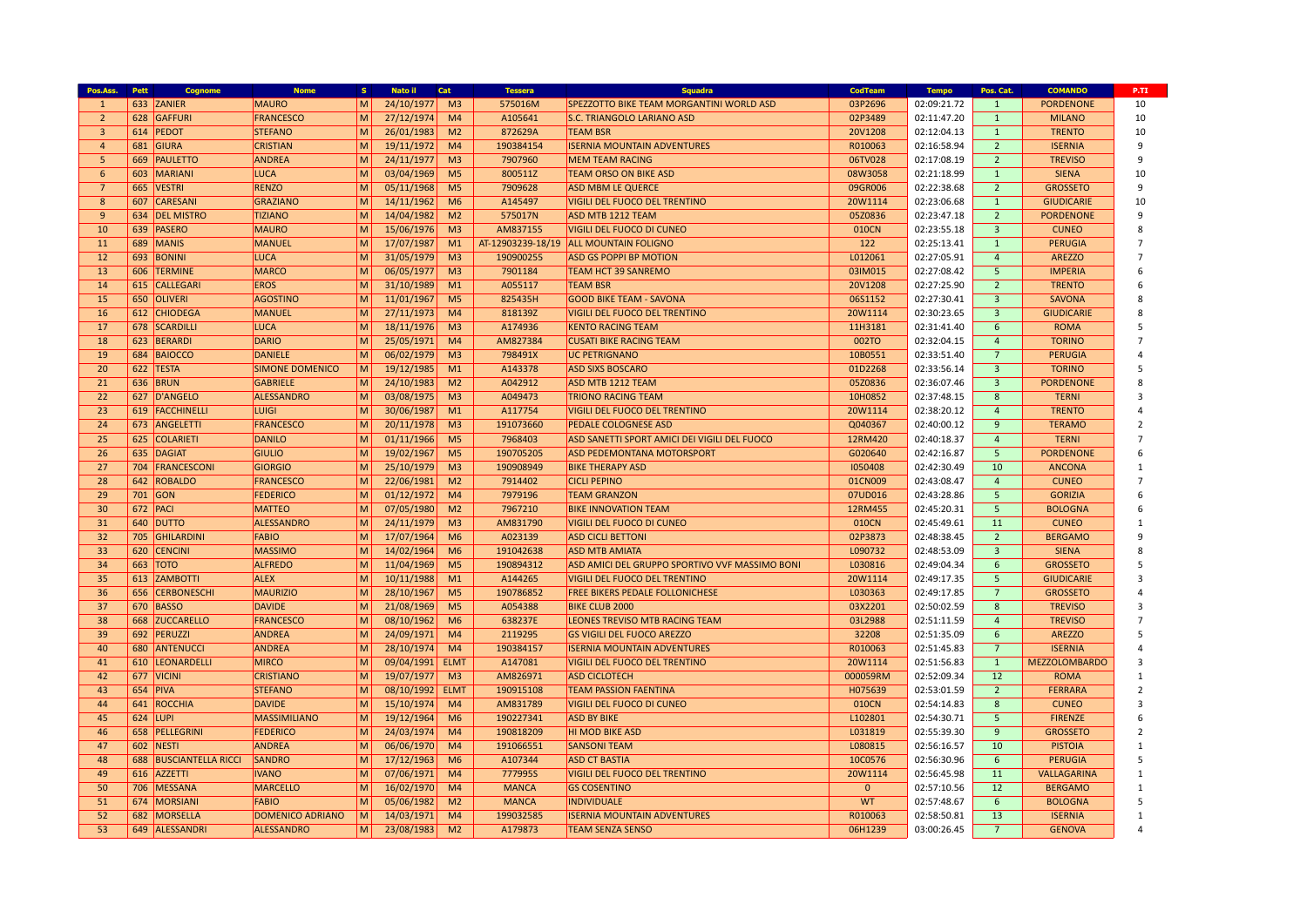| 54  |          | 609 FILIPPI        | <b>LUCA</b>         | M                   | 28/04/1991 ELMT |                | A083179           | VIGILI DEL FUOCO DEL TRENTINO                  | 20W1114   | 03:00:31.80 | $\overline{3}$ | <b>MEZZOLOMBARDO</b> |                |
|-----|----------|--------------------|---------------------|---------------------|-----------------|----------------|-------------------|------------------------------------------------|-----------|-------------|----------------|----------------------|----------------|
| 55  |          | 637 PANDINI        | <b>ANDREA</b>       | M                   | 27/07/1972      | M <sub>4</sub> | 7907409           | <b>GS VIGILI DEL FUOCO VARESE</b>              | 04VA036   | 03:01:03.53 | 14             | <b>LECCO</b>         |                |
| 56  |          | 707 GIAMPAOLETTI   | <b>FEDERICO</b>     | M                   | 12/12/1984      | M <sub>2</sub> | 191088567         | <b>KTM MONKEY BIKE</b>                         | 1101587   | 03:01:10.06 | 8              | <b>ANCONA</b>        | 3              |
| 57  |          | 638 LANFRANCHI     | <b>EDGARDO</b>      | M                   | 09/10/1982      | M <sub>2</sub> | AT-13616906-18/19 | <b>VAL SANMARTINO</b>                          | 13600260  | 03:02:19.55 | $\overline{9}$ | <b>LECCO</b>         | $\overline{2}$ |
| 58  |          | 694 CIPOLLINI      | <b>WALTER</b>       | $\mathsf{M}\xspace$ | 21/03/1971      | M <sub>4</sub> | A000805           | <b>GS CASTELTROSINO SUPERBIKE</b>              | 09N0584   | 03:02:19.96 | 15             | <b>AREZZO</b>        |                |
| 59  |          | 646 SPEZIALI       | <b>GINO</b>         | M                   | 24/09/1964      | M <sub>6</sub> |                   | AT-02303565-18/19 ARDENNO SPORTIVA             | 93        | 03:03:02.05 | $\overline{7}$ | <b>CUNEO</b>         |                |
| 60  |          | 617 DALPONTE       | <b>RENZO</b>        | M                   | 28/09/1950      | M <sub>6</sub> | 7933516           | <b>VIGILI DEL FUOCO DEL TRENTINO</b>           | 05TN031   | 03:04:07.05 | 8              | <b>GIUDICARIE</b>    |                |
| 61  |          | 685 CAPITINI       | <b>CLAUDIO</b>      | M                   | 22/10/1968      | M <sub>5</sub> | AM826807          | <b>UC BASTIA</b>                               | 239004    | 03:04:39.30 | $\overline{9}$ | <b>PERUGIA</b>       |                |
| 62  |          | 659 PEZZI          | <b>MARCO</b>        | M                   | 25/07/1981      | M <sub>2</sub> | 190894311         | ASD AMICI DEL GRUPPO SPORTIVO VVF MASSIMO BONI | L030816   | 03:04:44.56 | 10             | <b>GROSSETO</b>      |                |
| 63  |          | 629 AGRATI         | <b>ROBERTO</b>      | $\mathsf{M}\xspace$ | 20/06/1963      | M6             | A111782           | ASD VELO CLUB CASSANO D'ADDA                   | 02M4336   | 03:04:53.31 | 9              | <b>MILANO</b>        |                |
| 64  |          | 647 RAVIZZA        | <b>GIOVANNI</b>     | M                   | 11/07/1966      | M <sub>5</sub> |                   | AT-02303563-18/19 ARDENNO SPORTIVA             | 93        | 03:04:55.05 | 10             | <b>CUNEO</b>         |                |
| 65  |          | 690 LANGELI        | <b>RICCARDO</b>     | M                   | 08/06/1978      | M <sub>3</sub> | AT-12903852-18/19 | <b>ALL MOUNTAIN FOLIGNO</b>                    | 122       | 03:05:06.55 | 13             | <b>PERUGIA</b>       |                |
| 66  |          | 645 DELLA POLLINA  | <b>MATTEO</b>       | M                   | 24/05/1967      | M <sub>5</sub> | AT-02303431-18/19 | <b>ARDENNO SPORTIVA</b>                        | 93        | 03:08:26.86 | 11             | <b>SONDRIO</b>       |                |
| 67  |          | 632 GENTILETTI     | <b>MATTEO</b>       | M                   | 14/02/1978      | M <sub>3</sub> | 7951063           | <b>FREEDOM BIKE ASD</b>                        | 10PU086   | 03:08:55.53 | 14             | <b>PESARO URBINO</b> | $\mathbf{1}$   |
| 68  |          | 655 ROLFINI        | <b>FEDERICO</b>     | M                   | 11/06/1983      | M <sub>2</sub> | 7977603           | <b>ASD FERRARA BIKE</b>                        | 08FE029   | 03:10:31.17 | 11             | <b>FERRARA</b>       |                |
| 69  |          | 702 MERVIG         | <b>FRANCO</b>       | $\mathsf{M}\xspace$ | 20/02/1956      | M <sub>6</sub> | A024539           | <b>UC GRADISCA D'ISONZO</b>                    | 05D0154   | 03:10:55.31 | 10             | <b>GORIZIA</b>       |                |
| 70  |          | 657 BONELLI        | <b>CLAUDIO</b>      | M                   | 13/04/1970      | M <sub>4</sub> | 191140108         | ASD AMICI DEL GRUPPO SPORTIVO VVF MASSIMO BONI | L030816   | 03:11:02.53 | 16             | <b>GROSSETO</b>      | $\mathbf{1}$   |
| 71  |          | 631 CORTI          | <b>CRISTIAN</b>     | M                   | 01/12/1971      | M <sub>4</sub> | A144893           | <b>ASD BINDELLA</b>                            | 02N4420   | 03:11:32.62 | 17             | <b>COMO</b>          |                |
| 72  |          | 600 CASTELLAN      | <b>TOSAWI</b>       | M                   | 29/09/1979      | M <sub>3</sub> | A141934           | <b>TSI FREE BIKE ASD</b>                       | 08D3132   | 03:12:43.20 | 15             | <b>PISTOIA</b>       |                |
| 73  |          | 683 GIUSTI         | <b>GIANCARLO</b>    | M                   | 04/11/1961      | M <sub>6</sub> | 7906521           | <b>FREEDOM BIKE ASD</b>                        | 10PU086   | 03:14:34.77 | 11             | <b>PESARO URBINO</b> |                |
| 74  |          | 667 MAZZUOLI       | <b>MICHELE</b>      | $\mathsf{M}\xspace$ | 05/12/1988      | M1             | 7918214           | <b>ASD MBM LE QUERCE</b>                       | 09GR006   | 03:15:12.27 | 6              | <b>GROSSETO</b>      |                |
| 75  |          | 679 D'ANNIBALE     | <b>LUCA</b>         | $\mathsf{M}\xspace$ | 26/08/1987      | M1             | A176214           | ASD IL BICICLO TEAM NEW LIMITS                 | 11Y2653   | 03:16:00.32 | $\overline{7}$ | <b>ROMA</b>          | $\overline{1}$ |
| 76  |          | 608 FERRARI        | <b>SILVIO</b>       | M                   | 15/10/1959      | M6             | 7933520           | <b>VIGILI DEL FUOCO DEL TRENTINO</b>           | 05TN031   | 03:16:03.77 | 12             | <b>MEZZOLOMBARDO</b> |                |
| 77  |          | 601 PIERALLINI     | <b>SIMONE</b>       | M                   | 09/06/1977      | M <sub>3</sub> | A151256           | <b>TSI FREE BIKE ASD</b>                       | 08D3132   | 03:16:12.02 | 16             | <b>PISTOIA</b>       |                |
| 78  |          | 652 ZANIRATO       | <b>MAURO</b>        | $\mathsf{M}\xspace$ | 12/11/1977      | M <sub>3</sub> | 199064616         | <b>GS VIGILI DEL FUOCO FERRARA</b>             | H020250   | 03:19:49.00 | 17             | <b>FERRARA</b>       |                |
| 79  |          | 644 DOMINICI       | <b>LUCA</b>         | M                   | 17/01/1981      | M <sub>2</sub> | 199020376         | <b>TEAM MONDOBICI TECNOPLAST</b>               | 1040634   | 03:23:25.17 | 12             | <b>PESARO URBINO</b> |                |
| 80  |          | 660 NAZZARO        | <b>IVO</b>          | M                   | 18/02/1962      | M6             | 190854712         | ASD AMICI DEL GRUPPO SPORTIVO VVF MASSIMO BONI | L030816   |             | 13             |                      | $\mathbf{1}$   |
|     |          |                    |                     | M                   |                 | M <sub>4</sub> |                   |                                                |           | 03:25:03.92 |                | <b>GROSSETO</b>      |                |
| 81  |          | 676 LIBERATI       | <b>GUIDO</b>        |                     | 15/04/1973      |                | 7971608           | <b>ASD BIKER IN LIBERTA'</b>                   | 10AP036   | 03:25:34.66 | 18             | <b>TERAMO</b>        |                |
| 82  |          | 666 GALLI          | <b>MASSIMO</b>      | M                   | 22/02/1963      | M <sub>6</sub> | 190931470         | ASD AMICI DEL GRUPPO SPORTIVO VVF MASSIMO BONI | L030816   | 03:30:53.47 | 14             | <b>GROSSETO</b>      |                |
| 83  |          | 664 PETRUCCI       | <b>GUIDO</b>        | $\mathsf{M}\xspace$ | 14/07/1963      | M <sub>6</sub> | 199045118         | ASD AMICI DEL GRUPPO SPORTIVO VVF MASSIMO BONI | L030816   | 03:31:04.71 | 15             | <b>GROSSETO</b>      |                |
| 84  |          | 648 FONTANESI      | <b>CORRADO</b>      | M                   | 05/11/1966      | M <sub>5</sub> | 191073406         | <b>GS VIGILI DEL FUOCO FERRARA</b>             | H020250   | 03:31:19.61 | 12             | <b>MANTOVA</b>       |                |
| 85  |          | 611 LUCHETTA       | <b>IVO</b>          | M                   | 23/03/1962      | M6             | 7933521           | VIGILI DEL FUOCO DEL TRENTINO                  | 05TN031   | 03:31:25.21 | 16             | <b>MEZZOLOMBARDO</b> | $\mathbf{1}$   |
| 86  |          | 630 CROTTI         | <b>GIOVANNI</b>     | M                   | 24/08/1966      | M <sub>5</sub> | 7951151           | <b>GS VIGILI DEL FUOCO VARESE</b>              | 04VA036   | 03:33:32.65 | 13             | <b>MILANO</b>        |                |
| 87  |          | 700 PANOZZO        | <b>DAVIDE</b>       | M                   | 02/06/1980      | M <sub>2</sub> | 7941105           | <b>TEAM GRANZON</b>                            | 07UD016   | 03:33:56.20 | 13             | <b>GORIZIA</b>       |                |
| 88  | 675 FINI |                    | <b>STEFANO</b>      | M                   | 20/12/1965      | M <sub>5</sub> | 190885549         | FIREMAN - BOLOGNA A.S.D.                       | H012394   | 03:42:54.94 | 14             | <b>BOLOGNA</b>       | $\overline{1}$ |
| 89  |          | 621 STOLZI         | <b>MASSIMILIANO</b> | $\mathsf{M}\xspace$ | 30/05/1972      | M <sub>4</sub> | 191057686         | <b>ASD MTB AMIATA</b>                          | L090732   | 03:45:17.18 | 19             | <b>SIENA</b>         |                |
| 90  |          | 695 BORTOLUZZI     | <b>LORENZO</b>      | M                   | 10/10/1952      | M <sub>6</sub> | 638020C           | <b>CUBE CRAZY VICTORIA BIKE</b>                | 03Q2315   | 03:45:27.94 | 17             | <b>BELLUNO</b>       |                |
| 91  |          | 605 LUCHETTI       | <b>LUCA</b>         | M                   | 24/12/1965      | M <sub>5</sub> | 191157491         | <b>INDIVIDUALE</b>                             | <b>WT</b> | 03:49:11.43 | 15             | <b>ANCONA</b>        |                |
| 92  |          | 686 SGHIATTI       | <b>MIRKO</b>        | M                   | 19/06/1984      | M <sub>2</sub> | 666564            | <b>GS AVIS GUALDO TADINO</b>                   | 47155     | 03:57:49.78 | 14             | <b>PERUGIA</b>       |                |
| 93  |          | 696 TRAVAGIN       | PAOLO               | M                   | 18/09/1964      | M <sub>6</sub> | 7941104           | <b>CICLI CUK GORIZIA</b>                       | 07GO005   | 04:01:22.13 | 18             | <b>GORIZIA</b>       | $\mathbf{1}$   |
| 94  |          | 651 BRAGA          | <b>TIZIANO</b>      | M                   | 08/03/1963      | M6             | 190940083         | <b>GS VIGILI DEL FUOCO FERRARA</b>             | H020250   | 04:01:31.10 | 19             | <b>FERRARA</b>       |                |
| 95  |          | 618 MAULE          | <b>GIANCARLO</b>    | M                   | 02/04/1957      | M <sub>6</sub> | 7933522           | <b>VIGILI DEL FUOCO DEL TRENTINO</b>           | 05TN031   | 04:05:16.76 | 20             | <b>MEZZOLOMBARDO</b> |                |
| 96  |          | 604 SCIALBINI      | <b>EDOARDO</b>      | M                   | 11/01/1969      | M <sub>5</sub> | A173687           | <b>GC MATELICA</b>                             | 09T0438   | 04:08:45.03 | 16             | <b>ANCONA</b>        |                |
| 97  |          | 697 MARINI         | <b>STEFANO</b>      | M                   | 23/12/1963      | M6             | 7941100           | <b>CICLI CUK GORIZIA</b>                       | 07GO005   | 04:12:22.59 | 21             | <b>GORIZIA</b>       |                |
| 98  |          | 699 DEVESCOVI      | <b>STEFANO</b>      | $\mathsf{M}\xspace$ | 14/01/1966      | M <sub>5</sub> | A063845           | <b>ROTA MAGNA TEAM</b>                         | 05H0725   | 04:26:26.49 | 17             | <b>GORIZIA</b>       | 1              |
| 99  |          | 687 GOLFARELLI     | <b>GIUSEPPE</b>     | M                   | 26/07/1968      | M <sub>5</sub> | A034912           | <b>ASD CT BASTIA</b>                           | 10C0576   | 05:08:44.83 | 18             | <b>PERUGIA</b>       |                |
| 100 |          | 703 SCHIAVI        | <b>AURORA</b>       | $\mathsf{F}$        | 08/08/1971      | D              | 7956288           | <b>TEAM GRANZON</b>                            | 07UD016   | 04:35:45.59 | $\mathbf{1}$   | <b>GORIZIA</b>       |                |
|     |          | 626 BOTONDI        | <b>ANDREA</b>       | M                   | 21/03/1969      | M <sub>5</sub> | 7971104           | ASD SANETTI SPORT AMICI DEI VIGILI DEL FUOCO   | 12RM420   | non partito |                | <b>TERNI</b>         | $\Omega$       |
|     | 643      | FEDERZONI          | <b>MAURA</b>        | $\mathsf{F}$        | 16/10/1973      | D              | AM831786          | <b>VIGILI DEL FUOCO DI CUNEO</b>               | 010CN     | non partito |                | <b>CUNEO</b>         |                |
|     |          | 653 CHIOSSI        | <b>MATTEO</b>       | M                   | 06/11/1976      | M <sub>3</sub> | 199063670         | <b>GS VIGILI DEL FUOCO FERRARA</b>             | H020250   | ritirato    |                | <b>FERRARA</b>       |                |
|     | 661      | <b>BARTOLOMMEI</b> | <b>STEFANO</b>      | M                   | 27/03/1966      | M <sub>5</sub> | 190854709         | ASD AMICI DEL GRUPPO SPORTIVO VVF MASSIMO BONI | L030816   | ritirato    |                | <b>GROSSETO</b>      |                |
|     | 662      | <b>CATARSI</b>     | <b>LUCIA</b>        | F                   | 03/05/1981      | D              | 190854710         | ASD AMICI DEL GRUPPO SPORTIVO VVF MASSIMO BONI | L030816   | non partito |                | <b>GROSSETO</b>      |                |
|     | 671      | <b>CORSINI</b>     | <b>MATTEO</b>       | M                   | 11/05/1978      | M <sub>3</sub> | 190906044         | FIREMAN - BOLOGNA A.S.D.                       | H012394   | ritirato    |                | <b>BOLOGNA</b>       | $\overline{1}$ |
|     |          | 691 ZANIER         | <b>MARCO</b>        | M                   | 09/02/1989      | M1             | 863759K           | <b>GS VVFF PORDENONE</b>                       | 05Q0756   | non partito |                | <b>PORDENONE</b>     | $\Omega$       |